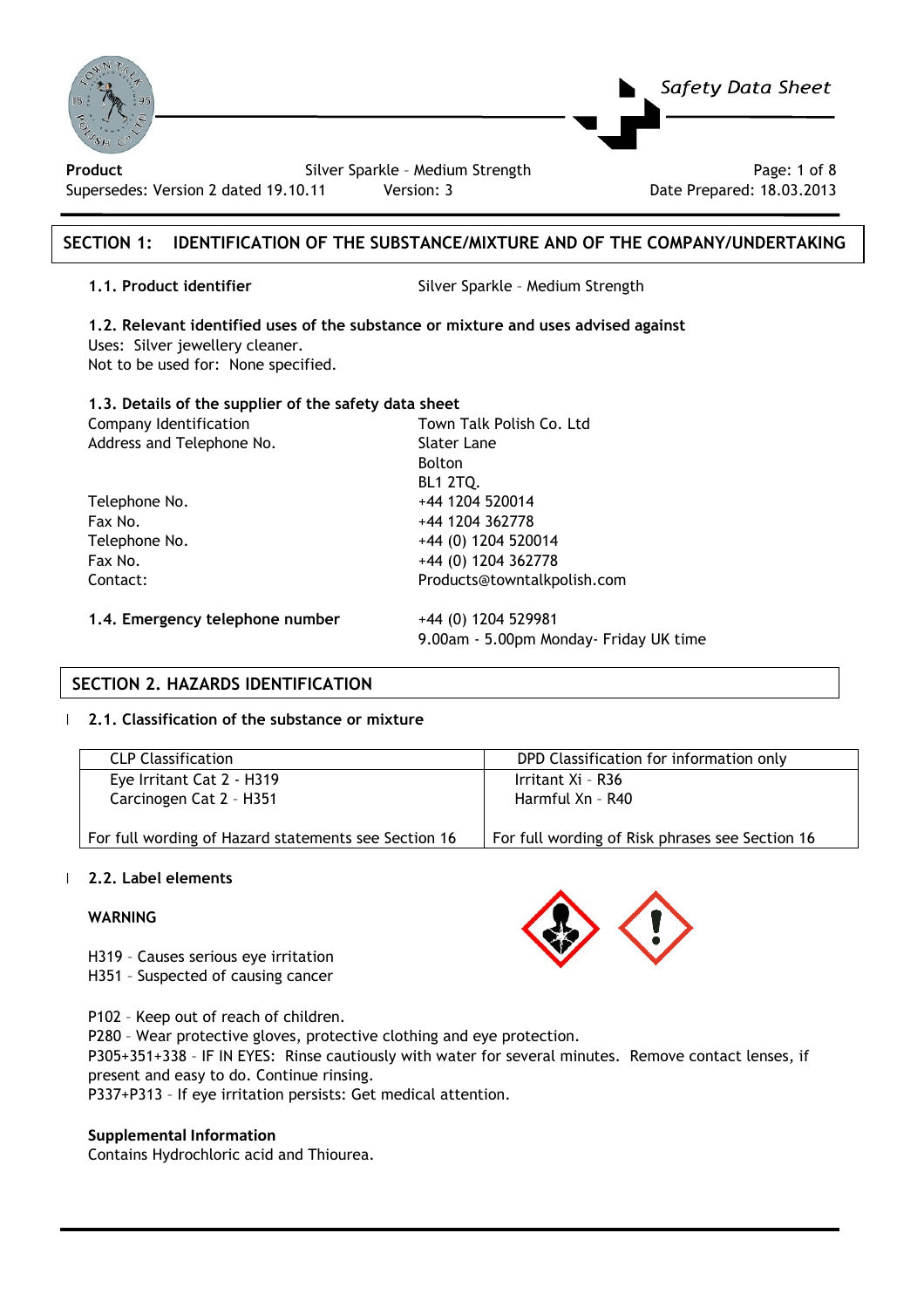

**Product** Product **Silver Sparkle - Medium Strength** Product Page: 2 of 8<br>Supersedes: Version 2 dated 19.10.11 Version: 3 Pate Prepared: 18.03.2013

Supersedes: Version 2 dated 19.10.11 Version: 3

#### **2.3. Other hazards**

Does not fulfil the criteria for classification as PBT or vPvB.

# **SECTION 3. COMPOSITION/INFORMATION ON INGREDIENTS**

#### **3.2. Mixtures**

#### | Contains: Under EU CLP EC1272/2008

| Ingredient                              | CAS Number/<br>EC Number           | <b>REACH</b><br>Registration<br>Number | $\%$     | <b>CLP Hazard Category</b>                                                          | H-Statements                     |
|-----------------------------------------|------------------------------------|----------------------------------------|----------|-------------------------------------------------------------------------------------|----------------------------------|
| Propan-2-ol*                            | $67 - 63 - 0 /$<br>$200 - 661 - 7$ | Not yet<br>available                   | $5 - 10$ | Flammable Liquid<br>Cat 2<br>Eye Irritant Cat 2<br>STOT SE Cat 3                    | H <sub>225</sub><br>H319<br>H336 |
| 36% Hydrochloric<br>acid *              | 7647-01-0 /<br>231-595-7           | Not yet<br>available                   | $1 - 5$  | Skin corrosive Cat 1B<br>STOT SE Cat 3                                              | H314<br>H335                     |
| Alcohol Ethoxylate<br>with 6-8 moles EO | 698439-46-3<br>/ None<br>(polymer) | Not yet<br>available                   | $1 - 5$  | Acute Tox Cat 4<br>Eye Damage Cat 1                                                 | H302<br>H318                     |
| Thiourea                                | $62 - 56 - 6 /$<br>$200 - 543 - 3$ | Not yet<br>available                   | $1 - 3$  | Acute Tox Cat 4<br>Carcinogen Cat 2<br>Reprotoxic Cat 2<br>Aquatic Chronic<br>Cat 2 | H302<br>H351<br>H361<br>H411     |

*Safety Data Sheet* 

\* Subject to UK exposure limit – See Section 8. For full wording of Risk phrases see Section 16.

Contains: Under EU Dangerous Preparations Directive EC1999/45

| Ingredient         | CAS Number/     | <b>REACH</b> | %        | Symbol | <b>Risk Phrases</b>        |
|--------------------|-----------------|--------------|----------|--------|----------------------------|
|                    | EC Number       | Registration |          |        |                            |
|                    |                 | Number       |          |        |                            |
| Propan-2-ol*       | $67 - 63 - 0 /$ | Not yet      | $5 - 10$ | F, Xi  | $11 - 36 - 67$             |
|                    | 200-661-7       | available    |          |        |                            |
| 36% Hydrochloric   | 7647-01-0 /     | Not yet      | $1 - 5$  | C, N   | $34 - 37$                  |
| acid *             | 231-595-7       | available    |          |        |                            |
| Alcohol Ethoxylate | 698439-46-3     | Not yet      | $1 - 5$  | Xn     | $22 - 41$                  |
| with 6-8 moles EO  | / None          | available    |          |        |                            |
|                    | (polymer)       |              |          |        |                            |
| <b>Thiourea</b>    | $62 - 56 - 6 /$ | Not yet      | $1 - 3$  | Xn, N  | 22-40 (Car Cat 3)-51/53-63 |
|                    | 200-543-3       | available    |          |        | (Reprotox Cat 3)           |

\* Subject to UK exposure limit – See Section 8. For full wording of Risk phrases see Section 16.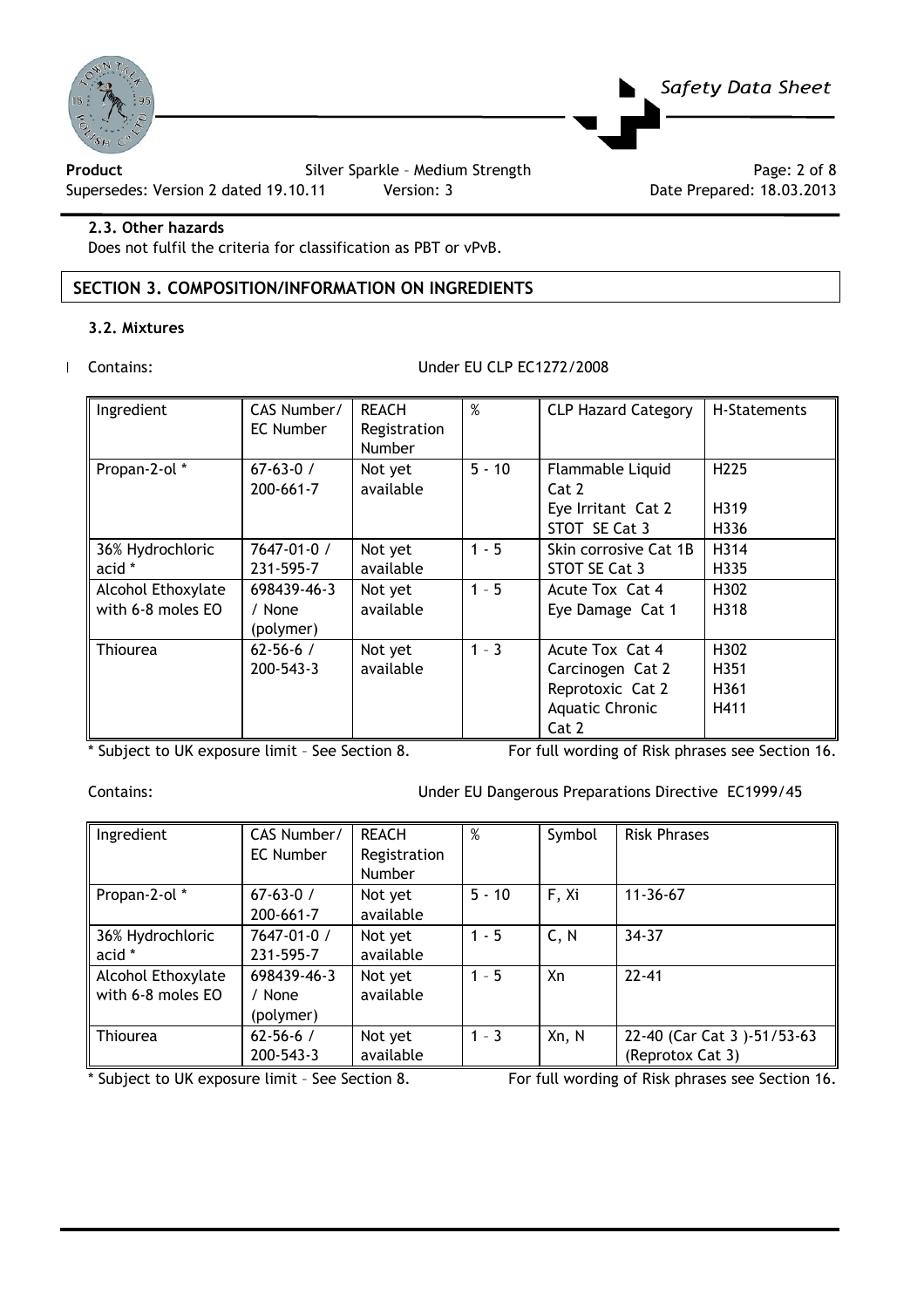

Product **Product Silver Sparkle - Medium Strength** Page: 3 of 8 Supersedes: Version 2 dated 19.10.11 Version: 3 Date Prepared: 18.03.2013

# **SECTION 4. FIRST-AID MEASURES**

| 4.1. Description of first aid measures |                                                                                                                                                                                  |
|----------------------------------------|----------------------------------------------------------------------------------------------------------------------------------------------------------------------------------|
| Skin contact                           | In case of excessive contact, wash well with plenty of soap<br>and water. If symptoms develop seek medical attention.                                                            |
| Eye contact                            | If safe to do so, remove contact lenses. Flush immediately<br>with plenty of water for at least 15 minutes, keeping eyelids<br>open. If symptoms develop seek medical attention. |
| <b>Ingestion</b>                       | Rinse mouth out with water. DO NOT induce vomiting. Seek<br>medical attention.                                                                                                   |
| <b>Inhalation</b>                      | In case of excessive exposure, move victim to fresh air. If<br>symptoms develop seek medical attention.                                                                          |

*Safety Data Sheet* 

#### **4.2. Most important symptoms and effects, both acute and delayed**

Causes eye irritation. May cause depression of bone marrow function and liver and/or kidney damage if swallowed.

#### **4.3. Indication of any immediate medical attention and special treatment needed**  None other than above.

| <b>SECTION 5. FIRE-FIGHTING MEASURES</b>                                 |                                                       |  |
|--------------------------------------------------------------------------|-------------------------------------------------------|--|
| 5.1. Extinguishing media<br>- Suitable<br>- Not to be used               | Use any appropriate to surrounding materials<br>None  |  |
| 5.2. Special hazards arising from the substance or mixture               |                                                       |  |
|                                                                          | May produce chlorine and oxides of sulphur in fire.   |  |
| 5.3. Advice for fire fighters                                            | Wear breathing apparatus and protective clothing.     |  |
| SECTION 6. ACCIDENTAL RELEASE MEASURES                                   |                                                       |  |
| 6.1. Personal precautions, protective equipment and emergency procedures | Wear gloves.                                          |  |
| 6.2. Environmental precautions                                           | Prevent entry into water courses or drainage systems. |  |

### **6.3. Methods and material for containment and cleaning up**

- on soil Absorb onto an inert material such as vermiculite, sand or earth and place into a container for safe disposal according to local regulations. - on water **None available.** In case of large spillage inform relevant

authorities.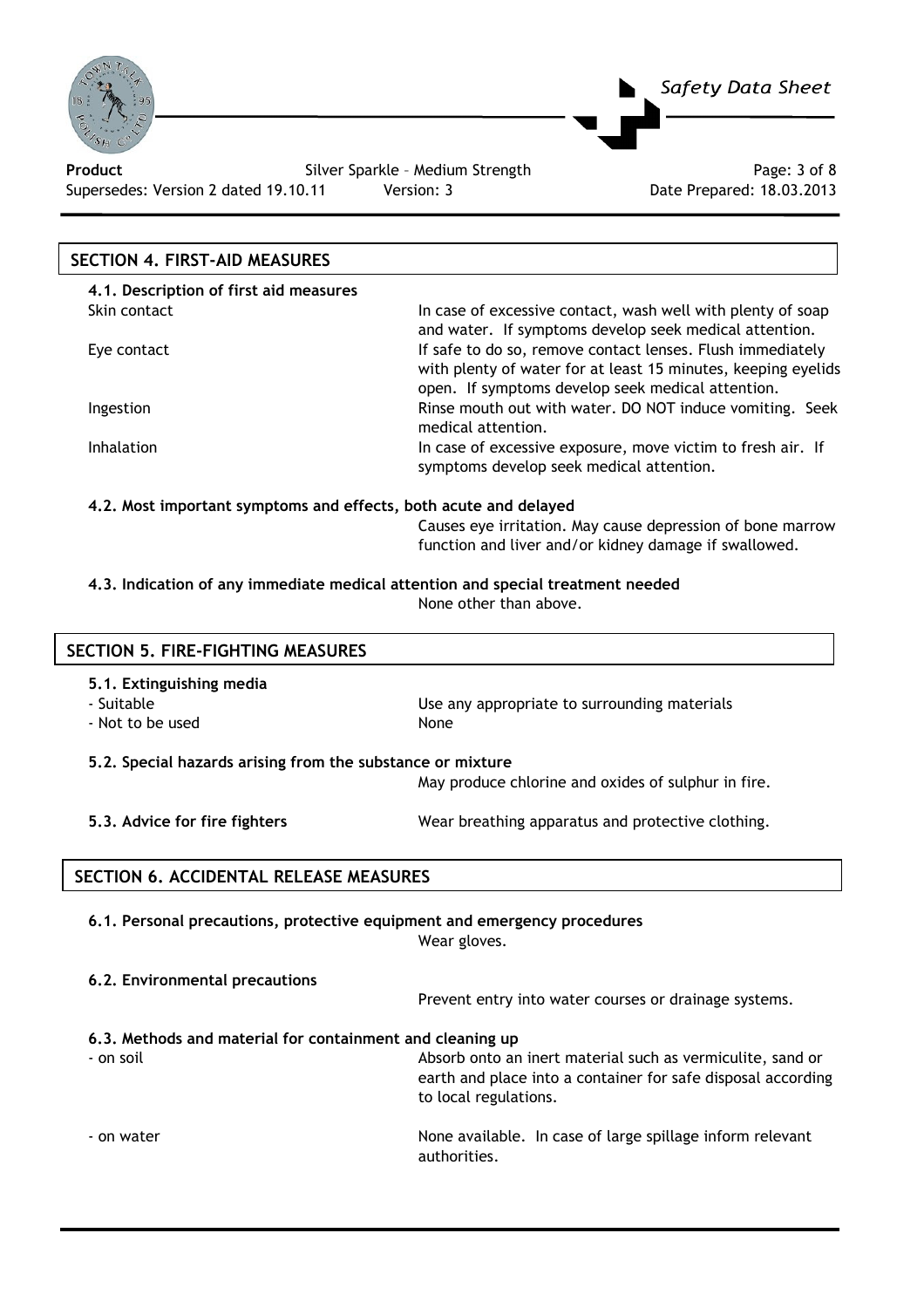

Supersedes: Version 2 dated 19.10.11 Version: 3 Date Prepared: 18.03.2013

#### **6.4. Reference to other sections**

 See Section 8 for details of protective equipment. See Section 13 for details of disposal.

# **SECTION 7. HANDLING AND STORAGE**

**7.1. Precautions for safe handling** 

Keep away from children. Avoid contact with eyes. Handle and open containers carefully. Read and follow manufacturer's use recommendations.

# **7.2. Conditions for safe storage, including any incompatibilities**

Store in a cool place in original containers. Keep container closed when not in use.

#### **7.3. Specific end use(s)**

Silver jewellery cleaner.

### **SECTION 8. EXPOSURE CONTROLS/PERSONAL PROTECTION**

#### **8.1. Control parameters**

|                   | Occupational Exposure Levels |                   |     |                   |               |
|-------------------|------------------------------|-------------------|-----|-------------------|---------------|
| Ingredient        |                              | 8h - TWA          |     | Short-term        | Reference     |
|                   | ppm                          | mg/m <sup>3</sup> | ppm | mg/m <sup>3</sup> |               |
| Hydrogen chloride |                              |                   |     |                   | UK (WEL) EH40 |
| Propan-2-ol       | 400                          | 999               | 500 | 1250              | UK (WEL) EH40 |

Monitoring procedures None specified

#### **8.2. Exposure Controls**

Recommended engineering controls None required.

Personal protection

Always check applicability with your supplier of protective equipment.

- Respiratory protection None required
- Skin protection None required
- Eye protection and a set of the None required
- 
- Hand protection For prolonged or repeated contact, wear Latex, Nitrile or PVC gloves. (Break-through times can vary depending on thickness, use and source. Change gloves regularly.)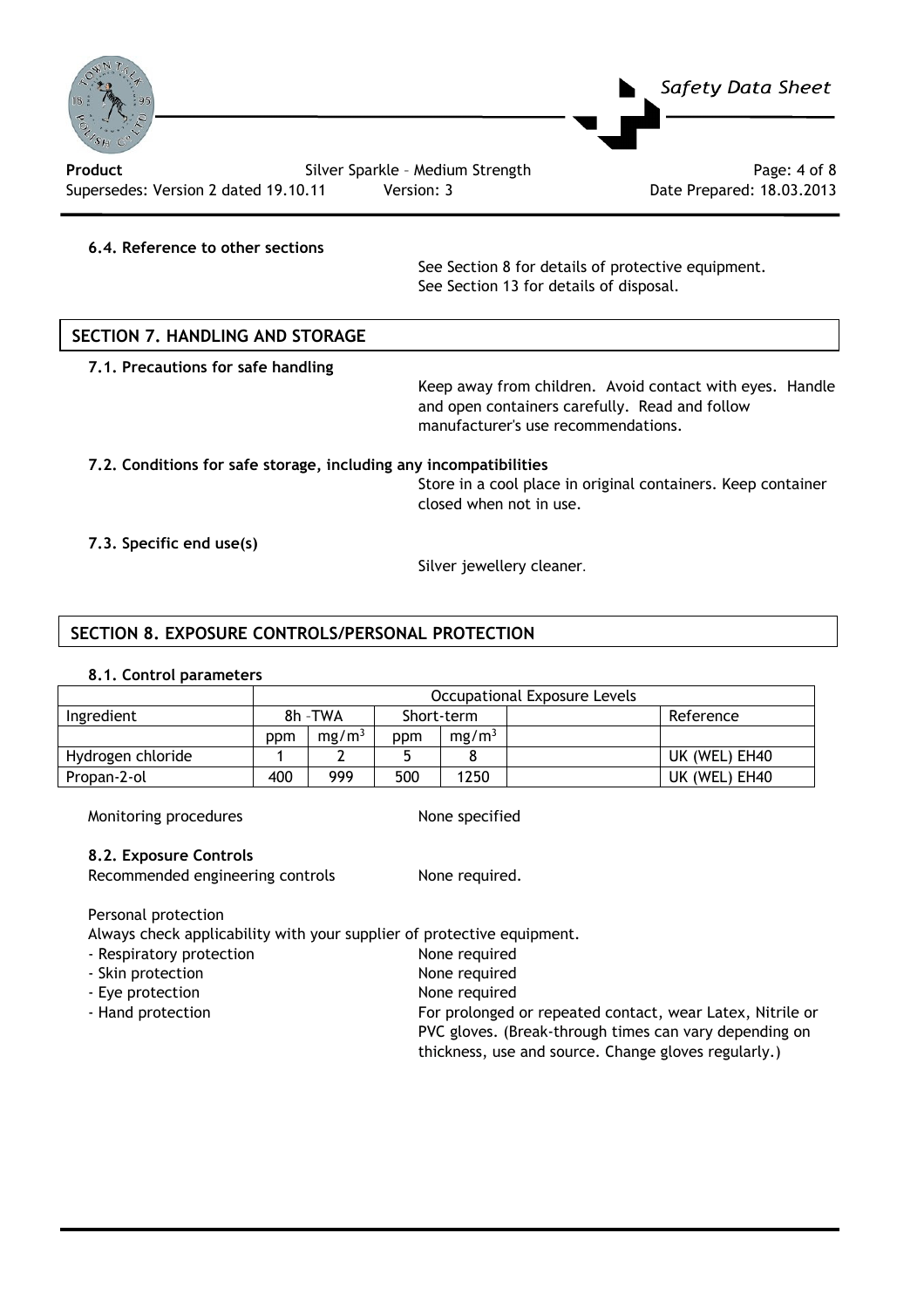

Supersedes: Version 2 dated 19.10.11 Version: 3 Date Prepared: 18.03.2013

**Product Silver Sparkle - Medium Strength Product** Page: 5 of 8

*Safety Data Sheet* 

# **SECTION 9. PHYSICAL AND CHEMICAL PROPERTIES**

**9.1. Information on basic physical and chemical properties**  Appearance Colourless liquid Odour **No characteristic odour** Odour Threshold Value: Not determined  $pH (100%)$  0.5 – 1.2 Melting point  $(^{\circ}C)$  Not determined Boiling point/range  $(^{\circ}C)$  Not determined Flash point (°C) and the set of the Not determined Evaporation rate Not determined Flammability **Not a flammable solid** Not a flammable solid Explosive properties/limits Not determined Vapour pressure (mbar at 25°C) Not determined Vapour density Not determined Density at 20°C (kg/m<sup>3</sup>) Solubility in water (% by weight) Miscible Solubility in solvents **Insoluble** Partition coefficient (log  $P_{OW}$ ) Not determined<br>Auto-ignition temperature (°C) Not determined Auto-ignition temperature  $(°C)$ Decomposition temperature (°C) Not determined Viscosity (cPs at 20°C)  $\leq$  100

) 980 - 1000 Oxidising properties Not determined - no ingredients possess this property

### **9.2. Other information**

*Note: These are typical values and do not constitute a specification.* 

| SECTION 10, STABILITY AND REACTIVITY     |                                                                                                 |
|------------------------------------------|-------------------------------------------------------------------------------------------------|
| 10.1. Reactivity                         |                                                                                                 |
|                                          | Stable product under recommended storage and handling<br>conditions.                            |
| 10.2. Chemical stability                 |                                                                                                 |
|                                          | Stable product under recommended storage and handling<br>conditions.                            |
| 10.3. Possibility of hazardous reactions | Stable product under recommended storage and handling<br>conditions.                            |
| 10.4. Conditions to avoid                | High temperatures.                                                                              |
| 10.5. Incompatible materials             | None known.                                                                                     |
| 10.6. Hazardous decomposition products   | May produce chlorine and oxides of sulphur in fire.<br>Hazardous polymerization will not occur. |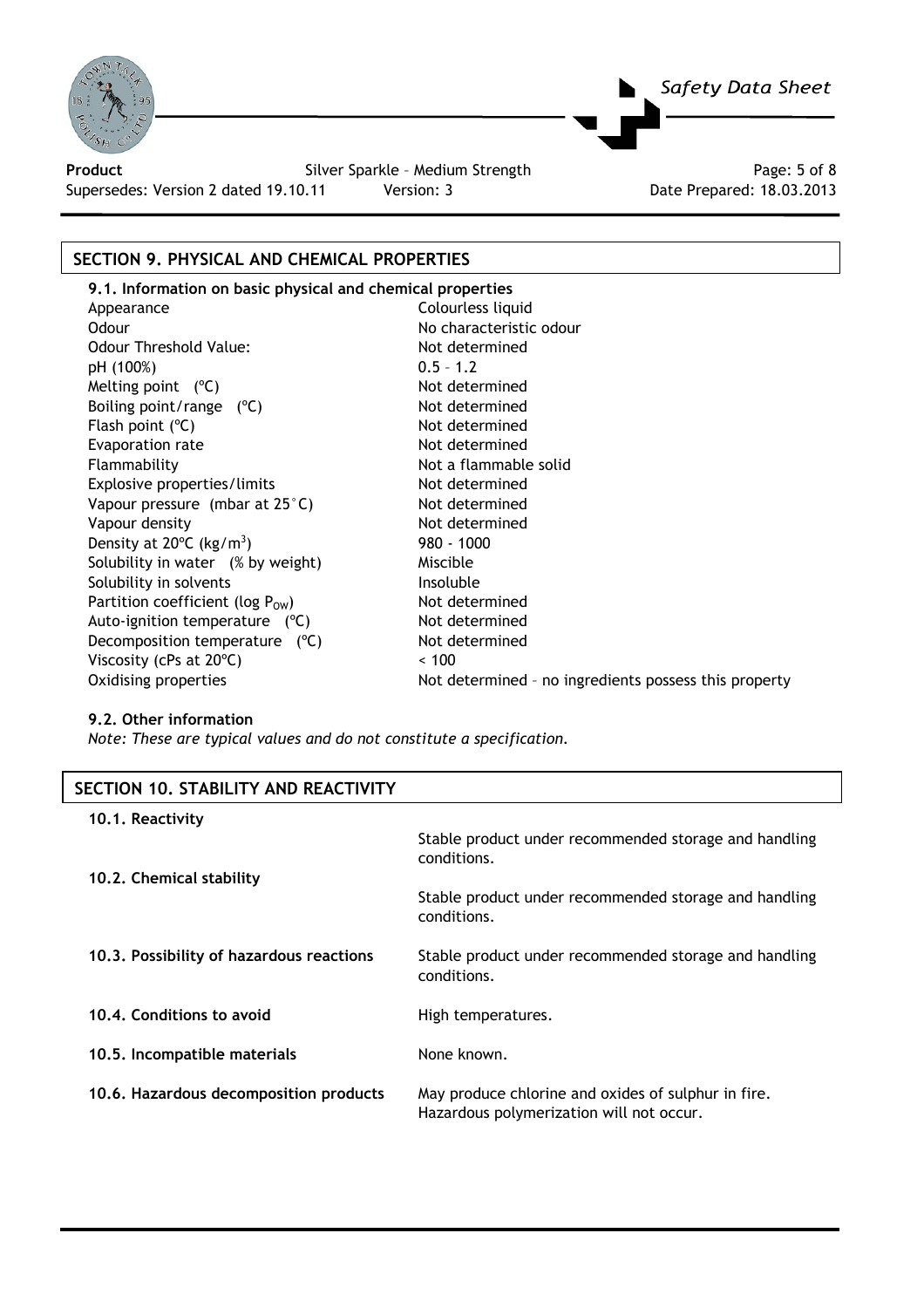

Product **Product Silver Sparkle - Medium Strength** Page: 6 of 8

Supersedes: Version 2 dated 19.10.11 Version: 3 Date Prepared: 18.03.2013

# **SECTION 11. TOXICOLOGICAL INFORMATION**

#### **11.1. Information on toxicological effects**

No data available on product but, based on ingredients, is irritating to the eyes and is a Category 3 carcinogen. The latter effect has been shown in animals but not in humans.

*Safety Data Sheet* 

| (a) acute toxicity                                                           | Reason for no classification: Data conclusive but not<br>sufficient for classification. |
|------------------------------------------------------------------------------|-----------------------------------------------------------------------------------------|
| (b) skin corrosion/irritation                                                | Reason for no classification: Data conclusive but not<br>sufficient for classification. |
| (c) serious eye damage/irritation                                            | Causes eye irritation.                                                                  |
| (d) respiratory or skin sensitisation                                        | Reason for no classification: Data conclusive but not<br>sufficient for classification. |
| (e) germ cell mutagenicity                                                   | Reason for no classification: Data conclusive but not<br>sufficient for classification. |
| (f) carcinogenicity                                                          | Category 3 - Limited evidence of a carcinogenic effect.                                 |
| (g) reproductive toxicity                                                    | Reason for no classification: Data conclusive but not<br>sufficient for classification. |
| (h) STOT-single exposure                                                     | Reason for no classification: Data conclusive but not<br>sufficient for classification. |
| (i) STOT-repeated exposure                                                   | Reason for no classification: Data conclusive but not<br>sufficient for classification. |
| (j) aspiration hazard                                                        | Reason for no classification: Data conclusive but not<br>sufficient for classification. |
| Likely routes of exposure                                                    |                                                                                         |
|                                                                              | Contact with skin and eyes.                                                             |
| Symptoms related to the physical, chemical and toxicological characteristics |                                                                                         |
|                                                                              | Causes eye irritation. May cause depression of bone marrow                              |

function and liver and/or kidney damage if swallowed.

Delayed and immediate effects as well as chronic effects from short and long-term exposure As above.

Other information

None

# **SECTION 12. ECOLOGICAL INFORMATION**

No data available on product but, based in ingredients, is not classified under EU rules as dangerous to the environment.

| 12.1. Toxicity                      | Not classified as toxic.                                                              |
|-------------------------------------|---------------------------------------------------------------------------------------|
| 12.2. Persistence and degradability | Not classified as having any long-term adverse effects in the<br>aquatic environment. |
| 12.3. Bioaccumulative potential     | Not determined.                                                                       |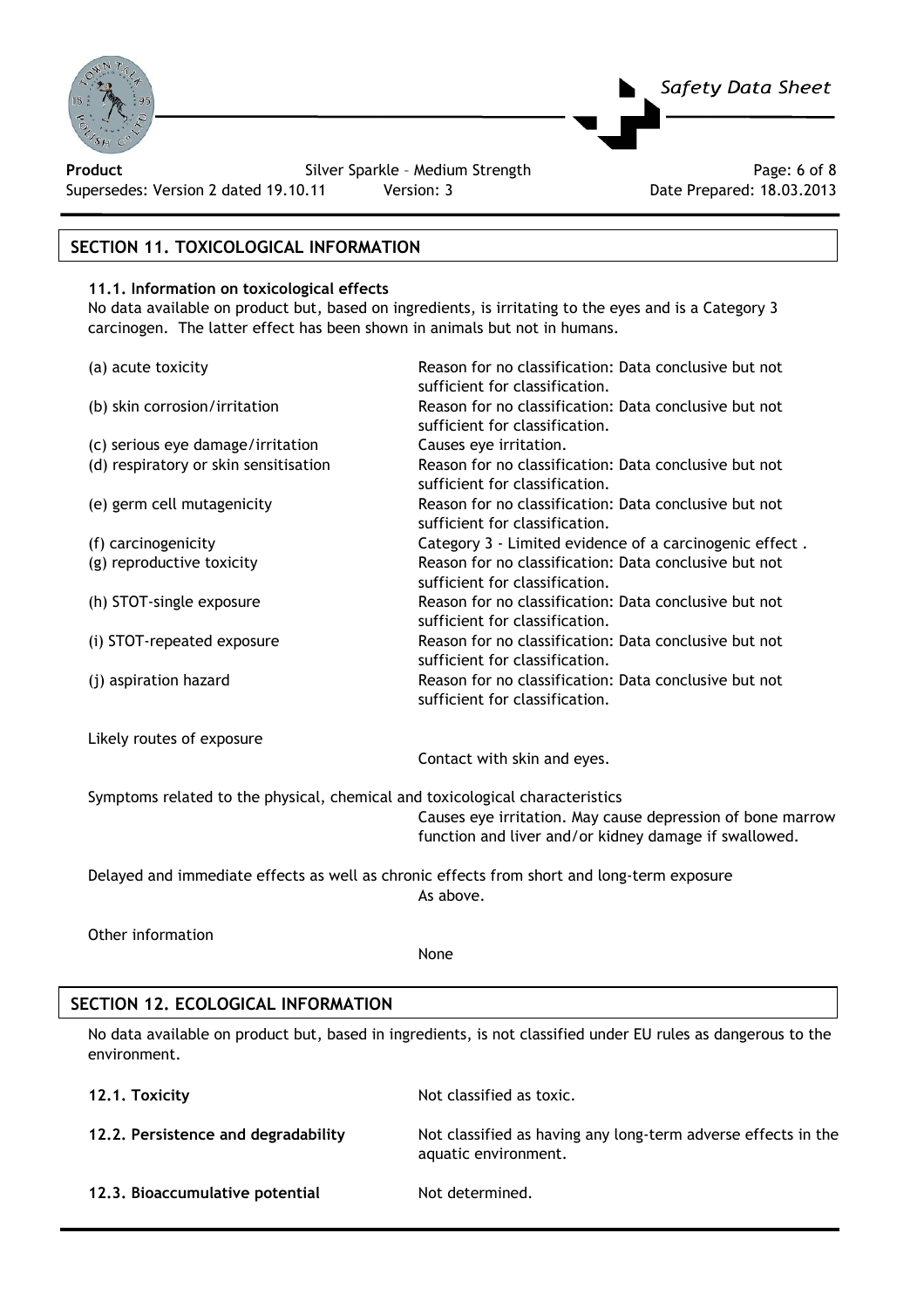

| 12.4. Mobility in soil                   | Not determined.                                                 |
|------------------------------------------|-----------------------------------------------------------------|
| 12.5. Results of PBT and vPvB assessment | Does not fulfil the criteria for classification as PBT or vPvB. |

**12.6. Other adverse effects** None known.

| SECTION 13, DISPOSAL CONSIDERATIONS                  |                                                             |
|------------------------------------------------------|-------------------------------------------------------------|
| 13.1. Waste treatment methods<br>Disposal of product | Hazardous Waste. Dispose of according to local regulations. |
| Disposal of packaging                                | Hazardous Waste. Dispose of according to local regulations. |

# **SECTION 14. TRANSPORT INFORMATION**

| 14.1. UN number                                                                | None           |
|--------------------------------------------------------------------------------|----------------|
| 14.2. UN proper shipping name                                                  | None           |
| 14.3. Transport hazard class(es)                                               | None           |
| 14.4. Packing group                                                            | None           |
| 14.5. Environmental hazards                                                    | None           |
| 14.6. Special precautions for user                                             | None           |
| 14.7. Transport in bulk according to Annex II of MARPOL 73/78 and the IBC Code |                |
|                                                                                | Not applicable |

Does not fulfil any of the criteria for classification as dangerous for transport.

### **SECTION 15. REGULATORY INFORMATION**

**15.1. Safety, health and environmental regulations/legislation specific for the substance or mixture**  Control of Substances Hazardous to Health Regulations 2002

#### **15.2. Chemical Safety Assessment**

A Chemical Safety Assessment has not been carried out on this mixture.

# **SECTION 16. OTHER INFORMATION**

Inventories - All ingredients listed in EINECS.

Sources of data used in this SDS Suppliers data sheets In-house data files Literature such as Sax's Dangerous Properties of Industrial Materials, the RSC Dictionary of Substances and their Effects, RTECS CLP Annex VI Table 3.2 EH40 (HSE)